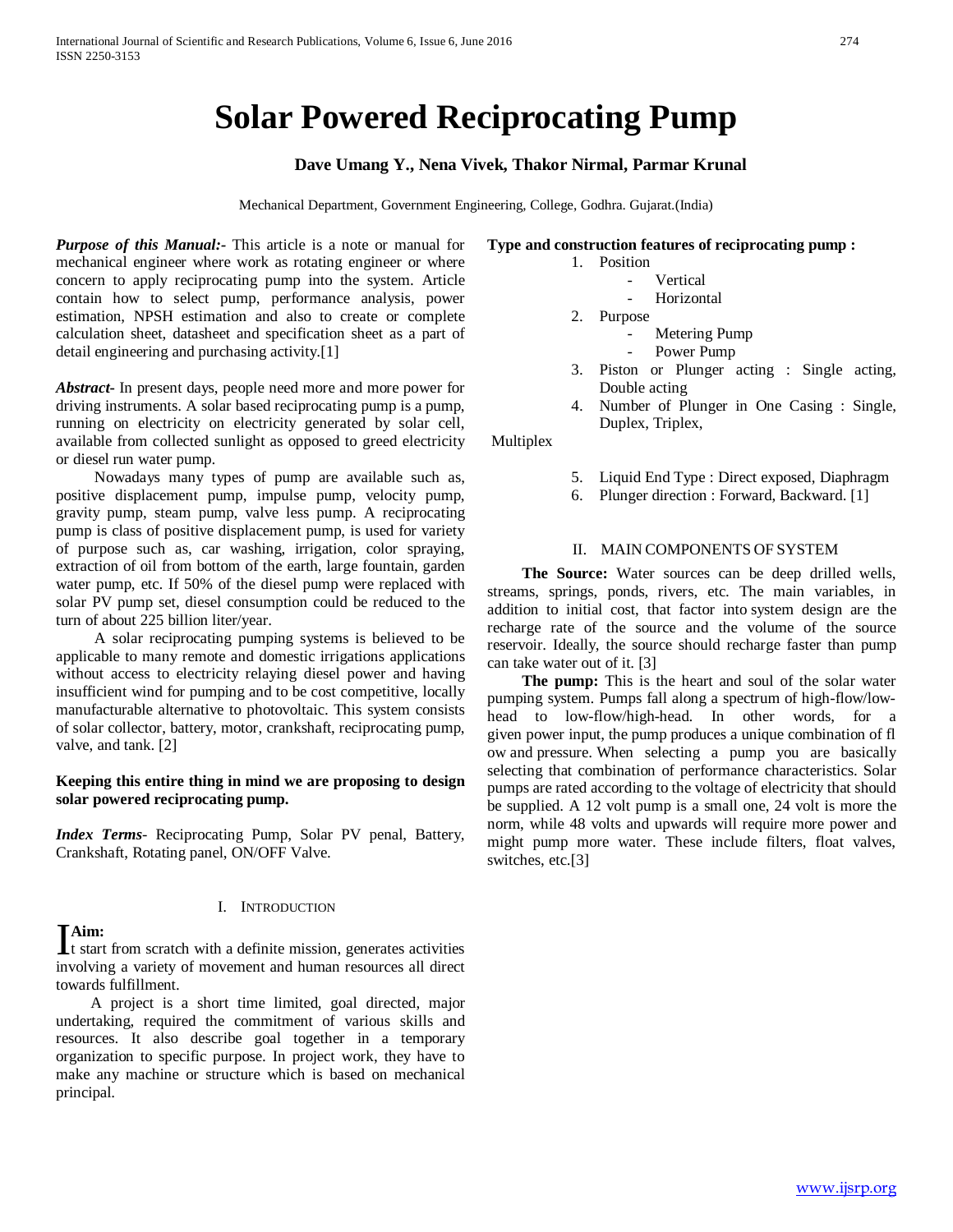

 **Photovoltaic (PV) panels:** The photovoltaic panels make up most (up to 80%) of the systems cost. The size of the PVsystem is directly dependent on the size of the pump, the amount of water that is required  $(m<sup>3</sup>/d)$  and the solar irradiance available. A panel is rated in watts of power it can produce. The SPV water pumping system should be operated withal PV array capacity in the range of 200 Watts peak to 5000 Watts peak, measured under Standard Test Conditions (STC). Sufficient number of modules in series and parallel could be used to obtain the required PV array power output. The power output of individual pvModules used in the PV array, under STC, should be a minimum of 74 Watts peak, with adequate provision for measurement tolerances. Use of PV modules with higher power output is preferred. Indigenously produced PV module(s) containing mono/ multicrystalline silicon solar cells4. [3]



 **The water distribution system:-** In many countries of the world, trenches are dug to gravity feed water through an intricate network of irrigated plots or holding tanks. Here farmers tend to use black polyethylene piping. Whatever the system is to get water, there important thing to consider is the smaller the diameter piping and the longer the piping run, the harder a pump has to work and the more pressure the pump must create. [3]

 **Motor pump-set:** Following types of motor pump sets could be used in the SPV water pumping systems

- 1 Surface mounted DC motor pump-set
- 2 Submersible DC motor pump set
- 3 Submersible AC motor pump set
- 4 Floating DC motor pump set.

 **Mounting structures and tracking system:** To enhance the performance of SPV water pumping systems, it is desirable to use a tracking system. Manual, passive and auto tracking are permitted. The PV modules will be mounted on metallic structures of adequate strength and appropriate design, which can withstand load of modules and high wind velocities up to 150 km per hour. The support structure used in the pumping system will be hot dip Galvanized iron (G.I). The G.I. structures for mounting the Solar panels could be so designed, that these can be manually/ auto adjusted for optimal tilt throughout the year.6. Controller: The purpose of the controller is twofold. Firstly, it matches the output power that the pump receives with the input power available from the solar panels. Secondly, a controller usually provides a low voltage protection, whereby the system is switched off, if the voltage is too low or too high for the operating voltage range of the pump. This increases the lifetime of the pump thus reducing the need for maintenance. [4]

 **Inverter:-** It changes the direct current from the solar panels into alternating current for the pump. The supported power range of inverters extends from 0.15 to 55 kW and can be used for larger irrigation systems. However, the panel and inverters must be sized accordingly to accommodate the inrush characteristic of an AC motor. [5]

| SR.<br>NO. | <b>COMPONENTS</b>                   | <b>MATERIAL</b>        |
|------------|-------------------------------------|------------------------|
| 1          | Solar panel                         | Silicon                |
| 2          | <b>Battery</b>                      |                        |
| 3          | Crank shaft                         | Mild Steel             |
| 4          | Motor                               |                        |
| 5          | Valve                               | <b>Stainless Steel</b> |
| 6          | Tank                                | Mild Steel             |
| 7          | <b>RECIPROCATING</b><br><b>PUMP</b> | Plastic                |
| 8          | Pipe                                | <b>Stainless Steel</b> |
| 9          | Stand                               | Mild Steel             |

#### **Working:-**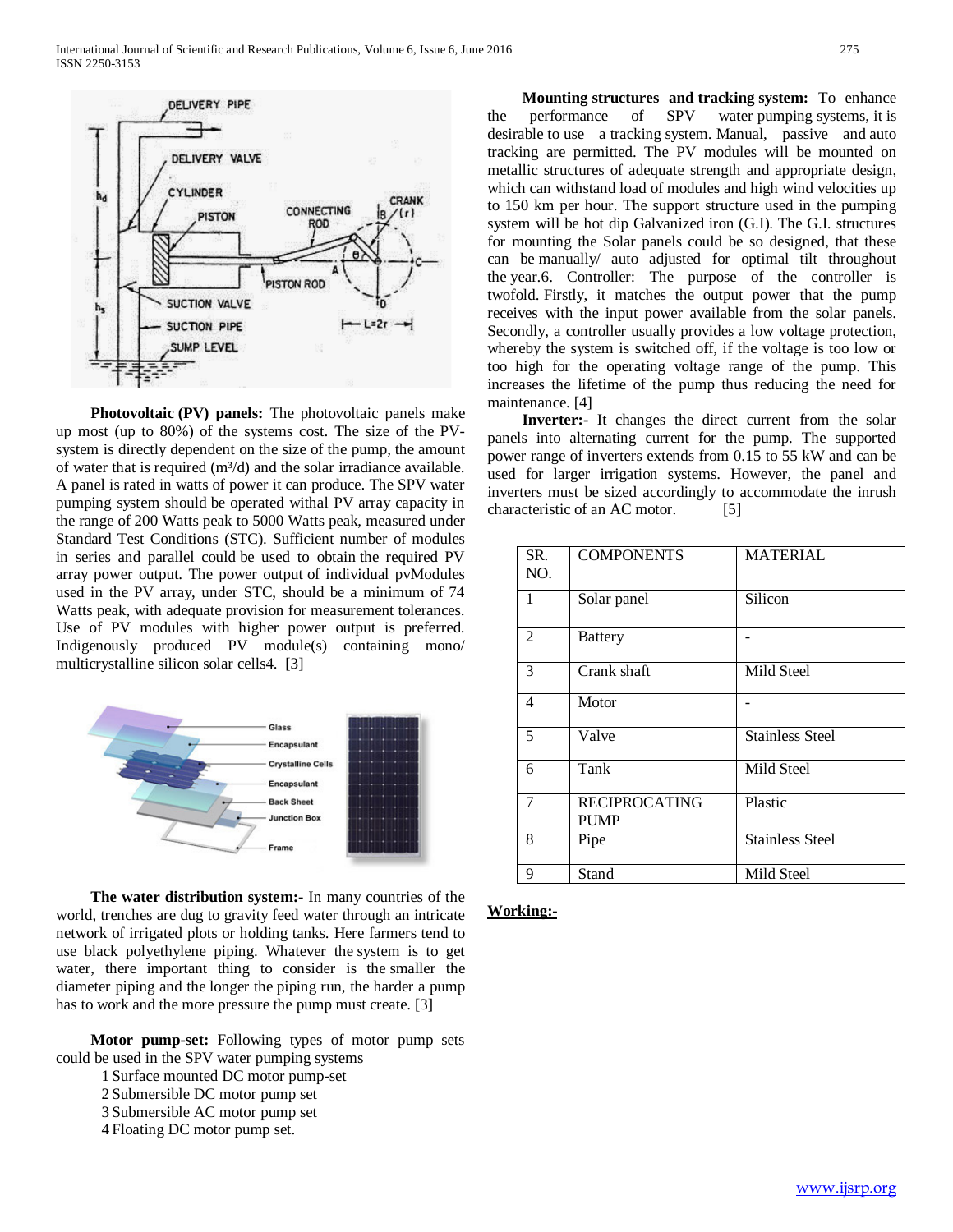## Working principle:



 Solar pumps utilize the photovoltaic effect to produce free electricity used for water pumping. Photons of light hit a collection of solar cell, exciting electrons into a higher state of energy, making them act as charge carriers an electric current. This is how Photovoltaic (PV) cells produce electricity. DC electricity is produced in a set of silicon solar cells gathered in modules and put together into arrays. Connected to a

#### **Methodology:- Lathe Machine:-**

#### **Grinding machine:-**

reciprocating pump. Inlet pipe of reciprocating pumps are mounted or in the source and its outlet to the water delivery point. Storage can be done by the use of elevated water tanks or storage ponds where water is stored until it is demanded and delivered to end-users or through the use of batteries that store electricity and save it until there is demand for water. The first is apparently more feasible and less maintenance-demanding as compared to battery storage systems. [6]

 Some solar pumping applications use tracking systems to maximize power production and increase daily gain, through single axis or dual axis tracking solar collectors. This is applied in case of high volume demand but requires large water storage volumes.

 Most commercial HPLC pumps are based on a reciprocating piston design, as shown here. A motor-driven cam pulls the piston back and forth in the pump head. A flexible seal around the periphery of the piston prevents leakage of mobile phase out the back of the pump. Check valves mounted in the head open and close in response to small changes in pressure to maintain a one-way flow of solvent.

 The pump cylinder with its check valves is often accessible from the outside to allow easier servicing of the check valves and replacement of the pump seals. This part of the pump is called the pump head. During the delivery stroke, flow increases from zero up to a maximum, then decreases back to zero. During the intake stroke, flow is zero. The pressure inside the pump changes in the same way as flow going from zero to a maximum value, and then staying at zero during the intake stroke.[7]

| Height from centre length | $165$ mm            |
|---------------------------|---------------------|
| Length                    | 1829mm              |
| Swing over saddle         | $203$ mm            |
| No. of spindle possible   |                     |
| Range of spindle speed    | 240-750 rpm         |
| Range of cross feed       | $0.008 - 0.0223$ mm |
| Net weight of machine     | 690 kg              |

#### **Drilling machine:-**

| Height from centre length | $165$ mm            |
|---------------------------|---------------------|
| Length                    | 1829mm              |
| Swing over saddle         | $203$ mm            |
| No. of spindle possible   | 8                   |
| Range of spindle speed    | 240-750 rpm         |
| Range of cross feed       | $0.008 - 0.0223$ mm |
| Net weight of machine     | $690 \text{ kg}$    |

#### **Cutter machine:-**

| T<br>: length<br>trom o<br>centre<br>Height | --<br>mmר             |
|---------------------------------------------|-----------------------|
| en oth<br><b>LUIRUI</b>                     | 0.20<br>эшш<br>$\sim$ |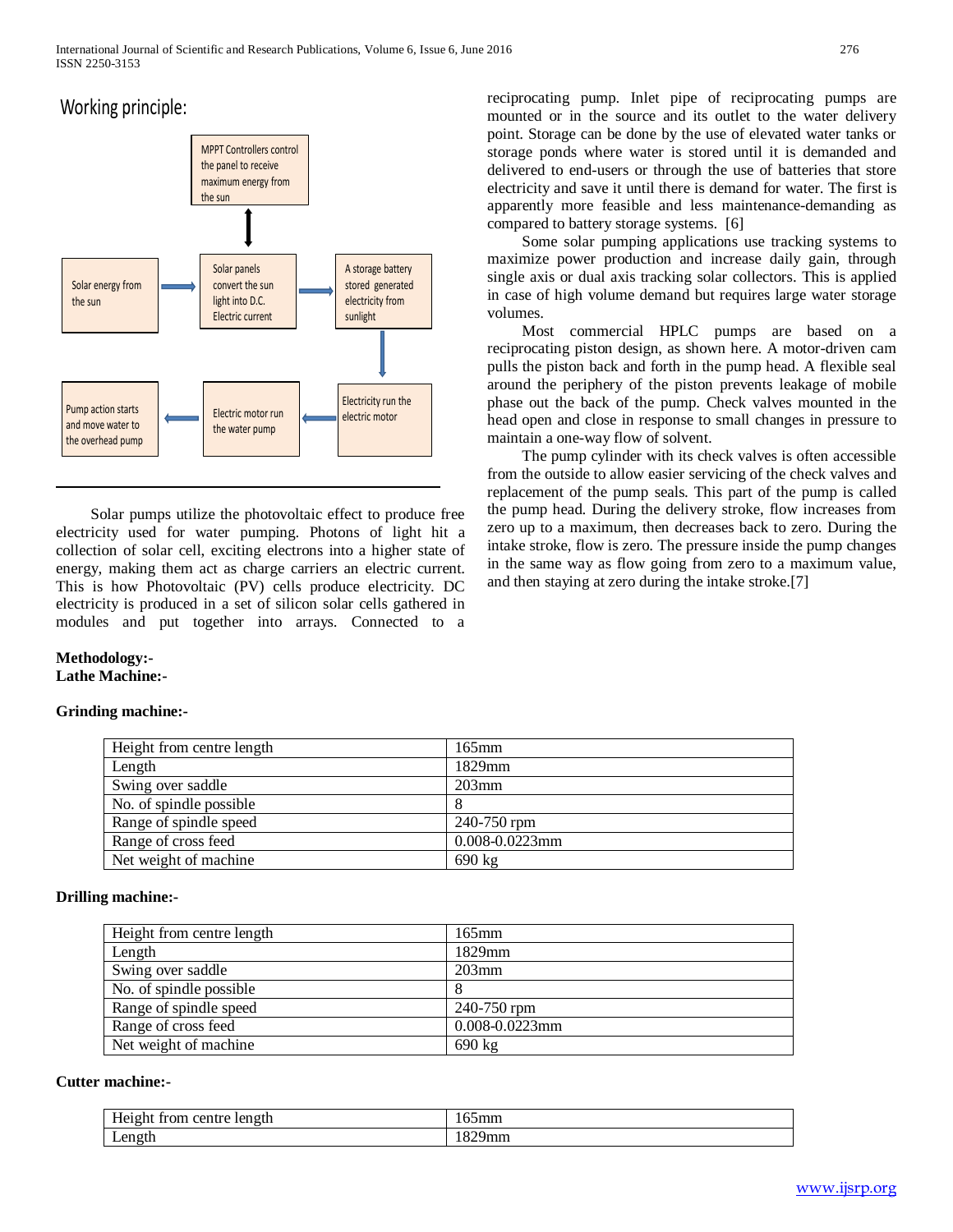| Swing over saddle       | $203$ mm            |
|-------------------------|---------------------|
| No. of spindle possible |                     |
| Range of spindle speed  | 240-750 rpm         |
| Range of cross feed     | $0.008 - 0.0223$ mm |
| Net weight of machine   | 690 kg              |

#### **Welding machine:-**

| Types of welding machine. | Electric         |
|---------------------------|------------------|
| Power required            | 3 Phase          |
| Height                    | 760 mm           |
| Length                    | $900 \text{ mm}$ |

#### **Important Parameters:-**

[9]

 • Displacement (gpm) is the calculated capacity of the pump with no slip losses. For single-acting plunger or piston pumps, it is defined as the following:

Where:  $D =$  displacement, (gpm US)

 $A = cross-sectional area of plunger or piston, (in2)$ 

 $M =$  number of plungers or pistons

 $n = speed of pump, (rpm)$ 

 $s =$  stroke of pump, (in.) (half the linear distance the plunger or piston moves linearly in one revolution)

f) Slip(s)

 • Slip is the capacity loss as a fraction or percentage of the suction capacity. It consists of stuffing box loss BL plus valve loss VL. However, stuffing box loss is usually considered negligible.

g) Valve Loss (VL)

 • Valve loss is the flow of liquid going back through the valve while it is closing and/or seated. This is a 2% to 10% loss depending on the valve design or condition. h) Speed (n)

 • Design speed of a power pump is usually between 300 to 800 rpm depending on the capacity, size, and horsepower.

 To maintain good packing life, speed is limited to a plunger velocity of 140 to 150 ft/minute. Pump speed is also limited by valve life and allowable suction conditions.

i) Pulsations

 • The pulsating characteristics of the output of a power pump are extremely important in pump application. The magnitude of the discharge pulsation is mostly affected by the number of plungers or pistons on the crankshaft.

j) Net Positive Suction Head Required (NPSHR)

 • The NPSHR is the head of clean clear liquid required at the suction centerline to ensure proper pump suction operating conditions. For any given plunger size, rotating speed, pumping capacity, and pressure, there is a specific value of NPSHR. A change in one or more of these variables changes the NPSHR.

 • It is a good practice to have the NPSHA (available) 3 to 5 psi greater than the NPSHR. This will prevent release of vapour and entrained gases into the suction system, which will cause cavitations damage in the internal passages.

k) Net Positive Suction Head Available (NPSHA)

 • The NPSHA is the static head plus the atmospheric head minus lift loss, frictional loss, vapour pressure, velocity head, and acceleration loss in feet available at the suction centre-line

Installation, Operation, and Troubleshooting of Pumps

 • The subsequent data will provide useful to personnel involved in the application or maintenance of pumps. The information is categorized into the following headings:

I. Alignment of Shafts

II. Water Hammer

#### I. ALIGNMENT OF SHAFTS

 Misalignment of the pump and driver shaft can be angular (shaft axes concentric but not parallel), parallel (shaft axes parallel but not concentric), or a combination of both

#### a. COUPLINGS

 • Couplings provide a mechanically flexible connection for two shaft ends that are in line.

 • Couplings also provide limited shaft end float (for mechanical movement or thermal expansion) and within specified limits, angular and parallel misalignment of shafts.

 Couplings are not intended to compensate for major angular or parallel misalignment.

 • The allowable misalignment will vary with the type of coupling, and reference should be made to the manufacturer's specifications enclosed with the coupling. Any improvement in alignment over the coupling-manufacturer's minimum specification will increase pump, coupling, and prime mover life by reducing bearing loads and wear.

 • Flexible couplings in common use today are chain, gear, steel grid, and flex member.

#### b. Angular Misalignment

• To check angular misalignment

 - insert a feeler gauge between the coupling halves to check the gap;

 - check the gap between coupling halves at the same location on the coupling as for the original gap check.